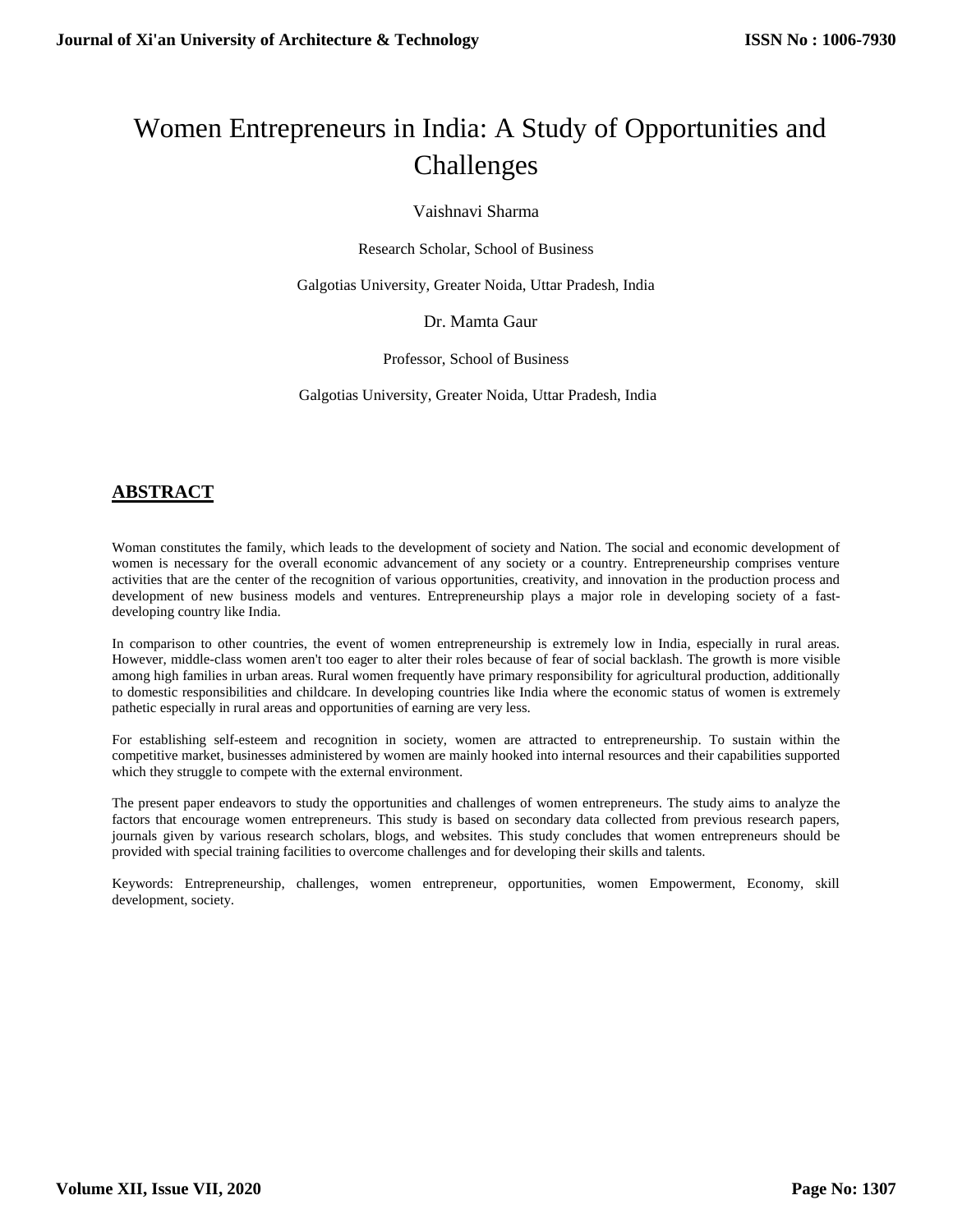# **INTRODUCTION**

#### **DEFINITIONS**

#### • ENTREPRENEUR:

Entrepreneurs are a highly respected group in the developed world. They are the key to economic development. History is full of instances of individual entrepreneurs whose creativity has led to the industrialization of many nations. It conjures up visions of active, purposeful men and women accomplishing a wide variety of significant deeds. An entrepreneur is an important 'change agent' in every society. He bridges the gap between plan and execution.

#### • ENTREPRENEURSHIP:

Entrepreneurship is neither a science nor an art. It is a practice and a key to economic development. But, as in all practices, like medicine or engineering, for instance, knowledge in entrepreneurship is a means to an end. It is not a 'flash of genius' but purposeful tasks that can be organized into systematic work. Etymologically, the term entrepreneur is derived from the French word entrepreneur who means to undertake. The Encyclopedia Britannica defines an entrepreneur as "an individual who bears the risk of operating a business in the face of uncertainty about future conditions".

Empowerment of women is important as their thoughts and their value systems cause the enhancement of an honest family, good society, and ultimately an honest nation. It is a well-known fact that women have played and continue to play a key role in the conservation of basic life support systems such as land, water, flora, and fauna. Women play a binary role, as a homemaker and as an income producer. They suffer from being economically and socially imperceptible. There is unceasing inequality and vulnerability faced by women in all fields like education, socioeconomic, political, health care, etc. Today educated women do not want to restrict their lives in the four walls of the house. They need equal respect from their partners and family. However, women have to go a long way to achieve equal rights and position as their partners because traditions are deeply rooted in Indian society where the sociological set up has been a male-dominated one. Women are considered as the weaker sex and always made to depend on men in their family and outside world, throughout their life. They are not treated equally. While at least half the brainpower on earth belongs to women, But sill women remains the world's most underutilized resource. Despite all the social barriers they standstill from the rest of the crowd and are applauded for their achievements in their respective field. The transformation of the social structure of Indian society, in terms of increased educational status of women and the need for better living, obliged a change in the lifestyle of Indian women. Potential to learn quickly from her abilities, her persuasiveness, style of problem-solving, willingness to take risks, capacity to motivate people, knowing how to win and lose fluently are the strengths of the women Entrepreneurs. Women constitute nearly one half of the world's population having expansive potential but being unutilized for the economic development of the nation. The Indian situation is not an exception for this. The 2001 census of India estimated 0.53 million females against a complete population of 1.02 million. In India, women have remained as an untended section of the workforce. They were not considered equal to men. Women's access to land ownership is very limited. Illiteracy is another major reason why women are lagging behind men. Although small businesses owned by women have traditionally focused on fashion, food, tutoring fond and other services sector, but now women entrepreneurs are moving swiftly into construction, manufacturing, and other industrial fields. Women-owned businesses are now increasing in the economics of all countries. The hidden potential of women has gradually been changing with the increasing sensitivity to the role and economic status in the society. It means women have the knowledge, potential, skill, creativity, and adaptability to run a business venture successfully. Women entrepreneur is a person who accepts challenges to meet her personal need and become economically independent. There are religious, cultural, economic, social, and other factors existing in the society which are responsible for the emergence of the entrepreneurs.

#### • **Women Entrepreneurs:**

Women Entrepreneurship means not only an act of business ownership, but it also boosts the economy for everyone, and the empowered women can crash scarcity - not only for themselves, but for their families, societies, and countries too. The policymaker cannot ignore the reality that ladies are now a promising economic force. The modern world as well as the democratic economy is now balanced by the participation of both Men and Women.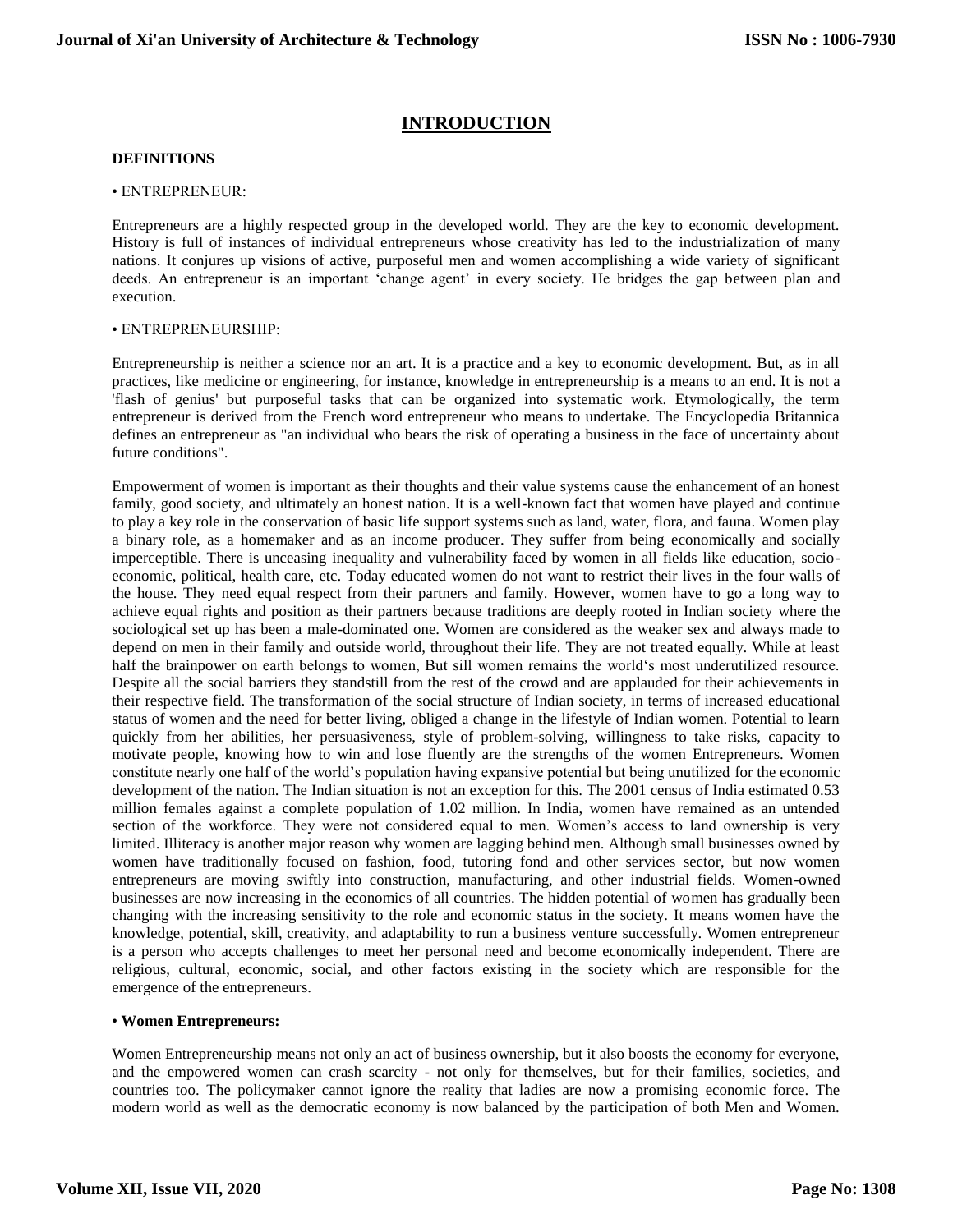Women entrepreneurs have been rising in all the segments of the economy which is more than 25% of all types of business. As per center for Women's Business Research, 2009 women entrepreneurs were increasing twice as fast as the other business from 1997 to 2002. During the 2008 economic depression, 5% of high potential women and 4% of high potential men left their employment to establish their business venture.

# **TYPES OF WOMEN ENTREPRENEUR**

Women entrepreneurs be made as:

•**Chance Entrepreneurs:** These entrepreneurs start a business without any plans, goals, or plans. They turn out to snatch the opportunities and chances which they come-across.

•**Forced Entrepreneurs:** These entrepreneurs start a business due to some mishappening in their families like divorce, accident, or death of husband or father.

•**Created Entrepreneurs:** These entrepreneurs are properly recognized, motivated, inspired, and developed through EDPs as a part of a strategy to develop women as proficient entrepreneurs.

# **ROLE OF WOMEN ENTREPRENEURS IN ECONOMIC DEVELOPMENT**

In traditional society, a woman's role is naturally restricted to the family. Since she is the bearer of children, she is fully occupied with her duties as a mother and housewife. This is no small feat, since the normal household could also be described as both a production and a consumption unit. The man's responsibility is to provide the household with the raw materials, but women covert them into consumable products, under unstable housing conditions, and employing rudimentary methods. Many factors like urbanization, technical progress, woman's education, etc., have exceedingly changed these conditions, even in developing countries like India. Gradually starting with the metropolitan areas and going back, the woman's role at home has become a little lighter due to technical progress. The production side of women's work at home is slowly decreasing, leading to a reduction of woman's role at home Contemporary India is still predominantly a traditional society based on the norms of patriarchy. The extent and therefore the sort of female participation and what it means for her position within the family and society are closely determined by her location within the matrix of the family status hierarchy and the strata of economic However, due to the growth of industrialization, urbanization, education and democratic system in the country, the tradition-bound Indian society is now undergoing a change and women are now seeking gainful employment in several fields in increasing numbers.

| Women                         | <b>No of Units</b> |                | No.<br>of<br>Women   |      |                   |
|-------------------------------|--------------------|----------------|----------------------|------|-------------------|
| Entrepreneursh Registered     |                    | Ran            | <b>Entrepreneurs</b> | Rank | <b>Percentage</b> |
| ip                            |                    | $\bf k$        |                      |      |                   |
| <b>States</b>                 |                    |                |                      |      |                   |
| <b>Tamil Nadu</b>             | 9,618              | 1              | 2,930                | 2    | 30.36             |
| <b>Uttar Pradesh</b>          | 7,980              | $\overline{2}$ | 3,180                |      | 39.84             |
| Kerala                        | 5,487              | 3              | 2,135                | 3    | 38.91             |
| Punjab                        | 4,791              | 4              | 1,618                | 4    | 33.77             |
| <b>Maharashtra</b>            | 4,339              | 5              | 1,394                | 6    | 32.12             |
| Gujarat                       | 3,872              | 6              | 1,538                | 5    | 39.72             |
| Karnataka                     | 3,822              | 7              | 1,026                | 7    | 26.82             |
| Madhya                        | 2,967              | 8              | 842                  | 8    | 28.38             |
| <b>Pradesh</b>                |                    |                |                      |      |                   |
| <b>States</b><br><b>Other</b> | 14,576             | 9              | 4.185                | 9    | 28.71             |
| and                           |                    |                |                      |      |                   |
| <b>UTC</b>                    |                    |                |                      |      |                   |
| <b>Total</b>                  | 57,452             |                | 18,848               |      | 32.82             |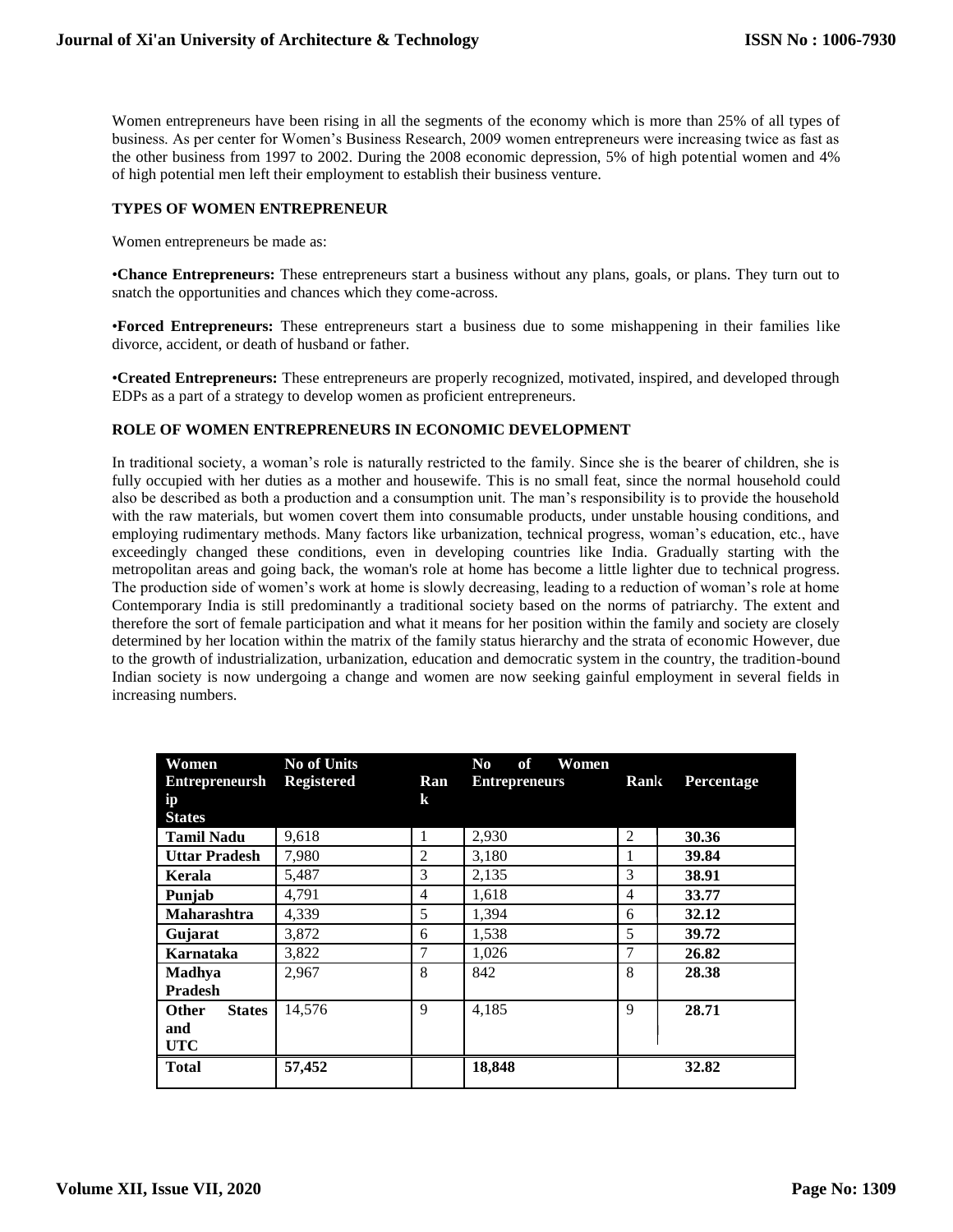Table : discloses that Tamil Nadu is the state first out of the total number of units registered in India. Regarding the number of women entrepreneurs in India, the first place goes to UP followed by Tamil Nadu which grasps the second place. It is understood from the table that Tamil Nadu has taken more efforts to improve the development and growth of women entrepreneurs in Tamil Nadu with the help of financial institutions and government agencies.

# **LITERATURE REVIEW**

**Bowen&Hisrich, (1986),** evaluated and differentiated various research studies done on entrepreneurship and ladies entrepreneurship. It concludes various studies during this way that female entrepreneurs are quite well educated generally but management skills are missing, high in an indoor locus of control, more masculine, or instrumental than other women in their values likely to possess had entrepreneurial fathers, relatively likely to possess firstborn or only children, unlikely to start a business in traditionally male-dominated industries & experiencing a requirement of additional managerial training.

**Tovo, (1991**), observed that self-employed women faced many hurdles in small scale business thanks to limited access to plug, resources, and capital. it's also evaluated that an outsized number of small enterprises serve one market segment which causes high competition to be fierce and costs to below. So, the products of small businesses immensely hooked into a limited number of wholesalers and suppliers. That's why women entrepreneurs economically vulnerable and exposing her to exploitation.

**Papisetty Rama &MohanaRao,(2004),** found within the research study that prime labor mobility, inadequate infrastructure, death of electricity, and delayed understanding of debtors were the most issues faced by women entrepreneurs.

**Damwad, (2007),** discusses the experiences, initiatives & problems faced at five Nordic countries like Denmark, Finland, Norway, Iceland & Sweden towards women entrepreneurship. It considerably identifies few hurdles like financing, lack of data &skills in professional life, markets & entrepreneurial activity, work-life balance including lack of growth, and most significantly women as other groups are heterogeneous. The study compares early-stage entrepreneurial male & female activity among Nordic countries with an equivalent of the USA. Various programs & schemes are compared which are developed by Nordic countries & agencies that provide support to them.

**Singh, (2008),** describes and identifies the explanations, factors that influence the entry of women in entrepreneurship. He illustrates issues & challenges and explains the hindrance within the growth of women entrepreneurship are mainly lack of interaction with successful entrepreneurs, family responsibility, social denial as women entrepreneurs, gender discrimination, lack of network, low priority given by bankers to supply loans to women entrepreneurs. He recommended some measures like unlocking institutional framework, promoting microenterprises, projecting  $\&$  pulling to grow  $\&$  support the winners etc. Study prescribes for ensuring synergy among women related ministry, economic ministry & social & welfare development ministry of the govt of India.

**Lall&Sahai, (2008),** conducted a study of multi-dimensional issues &challenges of women entrepreneurship& closed corporation. The study describes Psychographic variables just like the entrepreneurial challenges, degree of commitment and expansion plan, supported demographic variables. Data are collected by stratified sampling &convenience sampling from women entrepreneurs working within the populated area of Lucknow. The study also explains the business owner's characteristics as self-perception Entrepreneurial intensity, self-esteem, and operational problem for plans for growth & expansion.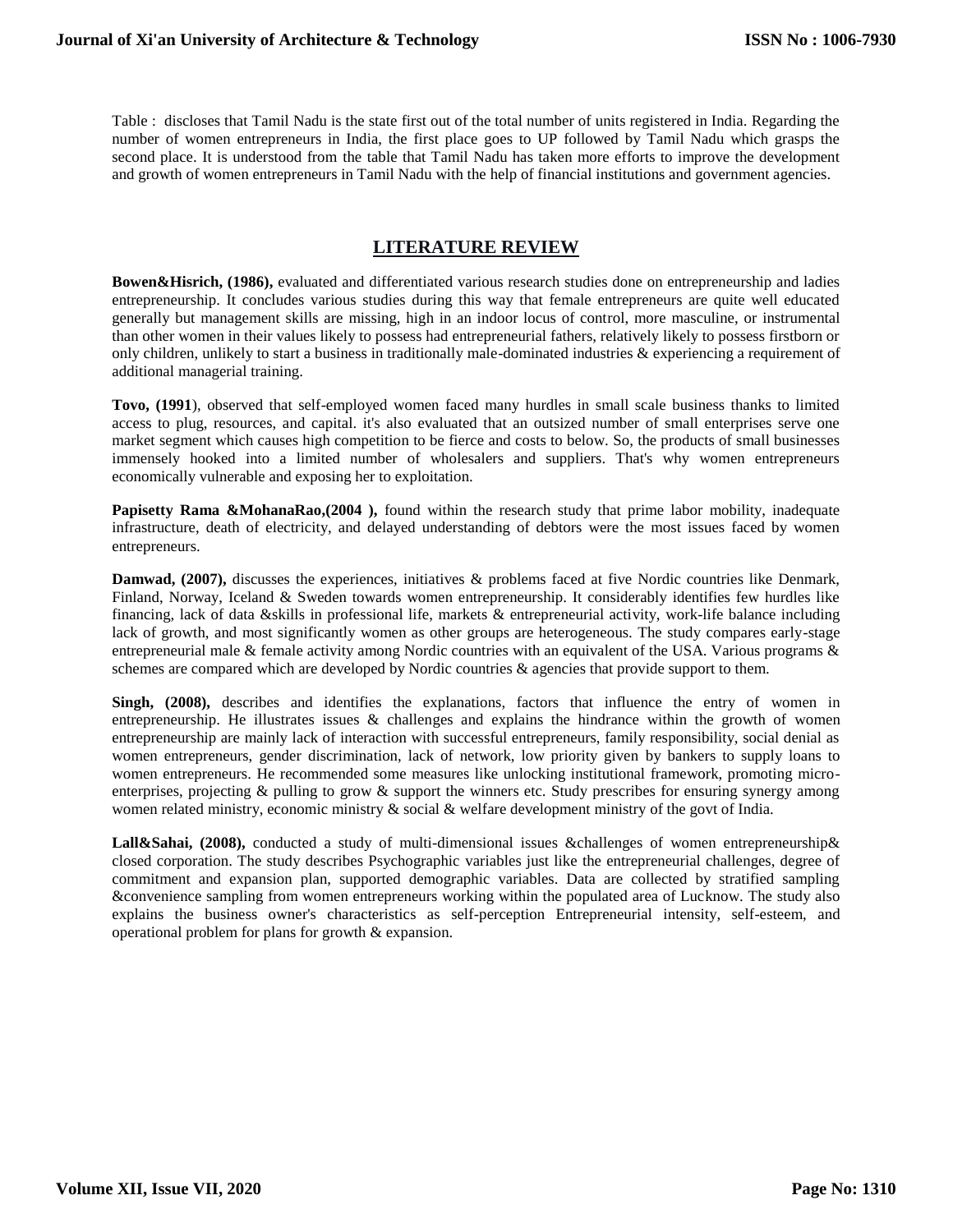# **RESEARCH METHODOLOGY**

This paper conceptual and Descriptive. The secondary data haven collected from different articles, journals, scholars, blogs, websites, etc.

# **OBJECTIVES OF THE STUDY**

- To ascertain the factors which encourage women to become entrepreneurs
- To explore the opportunities and challenges for women entrepreneurs.

# **ANALYSIS**

# **FACTORS INFLUENCING WOMEN ENTREPRENEURSHIP**

Entrepreneurship has its supremacy and advantages, but it is not free of barriers. It is observed that there are a large number of factors influence and contribute to the emergence of women entrepreneurship. Some of the factors are analyzed based on past studies which are as follows:



#### **Closing the Gender Gap**

There are not just a few areas where women are the new and upcoming faces. This phenomenon is growing in many other fields. One of the attributing factors is the moderation of the gender gap. The separation in the allotment of different roles to each separate gender is melting quickly. The roles defined by society in the past are no longer troubling women.

The drive is fueled by the transforming attitude towards women in society as they are rising to challenges, problems, standing steadily against the wrong. The gap is now closing, it surprises few that women are the leaders of future businesses, but women still have to struggle to grab equal opportunities as men, but the race to win is a very close now, as women having greater chances to succeed.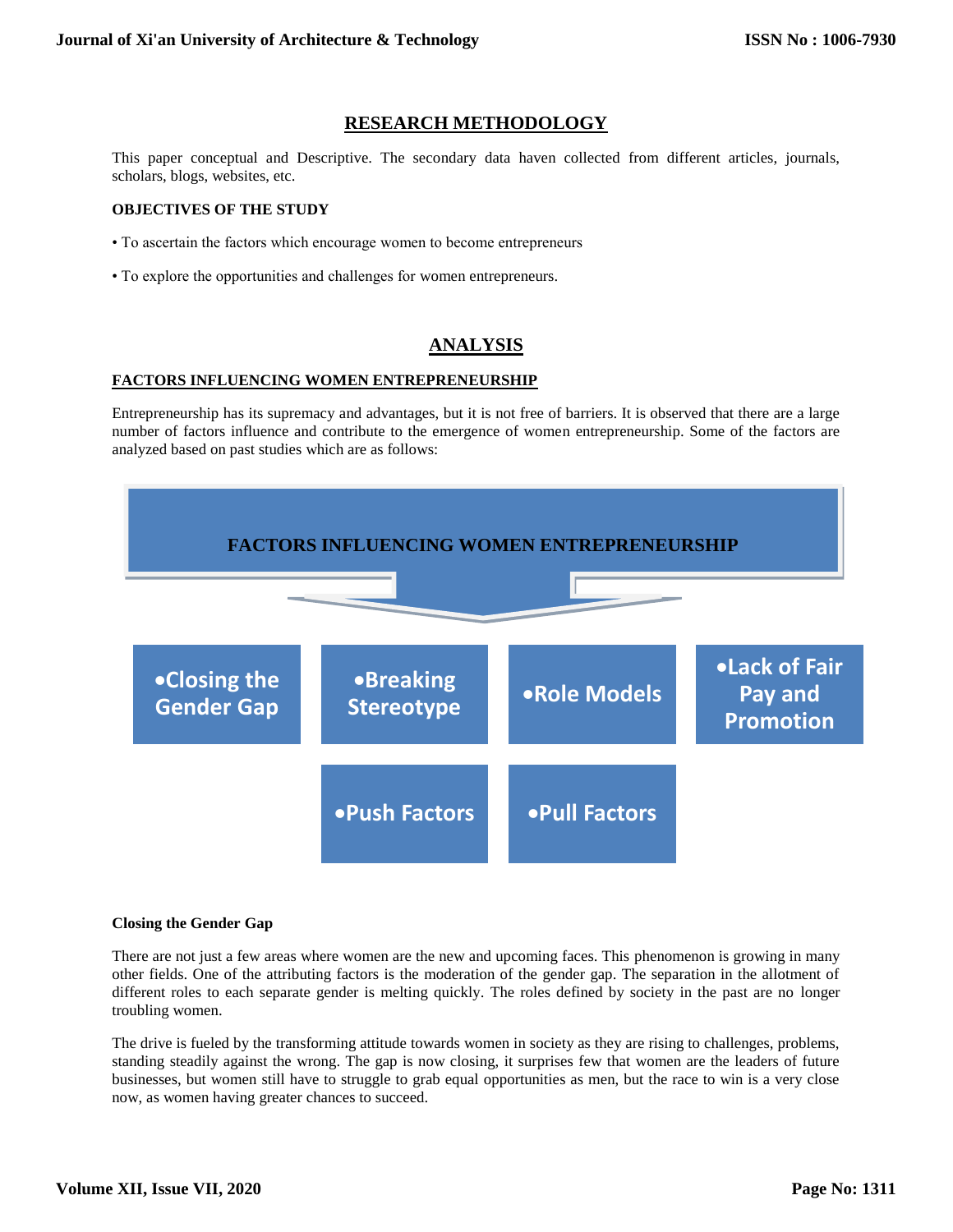# • **Breaking Stereotype**

It's not only the comparison with men that has hampered the development and success of women until very recently. Previously, the numerous amount of stereotypes associated with women have limited them to their homes or inferior roles. However, women fought bravely against those stereotypes, broke the glass ceiling, and flew with majestic wings of courage and success.

The community had imposed various roles on women so there used to be a very few professions for women to choose from. With the possibility to break these stereotypes, women have reevaluated their roles. They no longer stick to the occupation that society expected them to stick to.

# • **Role Models**

Mostly all of us have people who we look up as a positive example. They can be anyone who we know and interact and can be a part of our personal lives or someone famous who we never met or don't know personally. Contented with the emerging women who take on the authority to motivate and inspire young women, the responsibility of a role model has increased crucially.With successful women entrepreneurs like Sheryl Sandberg, Indra Nooyi, Melinda Gates, Oprah Winfrey, Angela Merkel, and Cher Wang motivating and influencing women around the world to flew and take the wheel in their hands.

# **• Lack of Fair Pay and Promotion**

Women who are working as employees face many challenges, and the most common issue is the lack of fair pay and promotions. This is ruminative of the values and stereotypes that prevail in a business and the culture sustained by the management. The majority of women have complained about the problem but it continues to be a hindrance for women.

In expectations of not losing their jobs, women don't stand and fight against these unfair barriers. There are very few women willing to risk everything in an attempt to break these walls, but some do rise against the unfair pay and pursue building their ventures instead.

## • **Push Factors**

Push factors include situations that push women to earn a living a method or the opposite. These are the situations when women don't have a choice but to earn, like the death of the breadwinner of the family, a sudden fall in the income, or a family income that is too low.

In such circumstances, some women have to work whether they are happy doing it or not. They'll do what it takes to care for their families. For some women, the solution is to push past barriers and build their firms.

#### • **Pull Factors**

Pull factors attract women to the planet of business. They are the influences that motivate women and make them want to compete. A woman's desire to gain recognition, respect, importance, social status, and economic independence are some common pull factors. In addition to those factors, the Feminism movement is additionally influencing many ladies to prove that ladies can stand shoulder to shoulder with men and to cause a change in the perception of women and their roles, rights, and freedoms.

With an attitude of, "What men can do, women can do better," women are poised to run the world. Armed with naturally better social skills and increasing opportunities for higher levels of education, women don't get to recoil from starting something of their own and making it a success.

Giving men a run their money, women have emerged because of the modern-day heroes within the business world, boosting the slacking economy and creating jobs. The ever-growing number of women entrepreneurs will still grow, and ladies in business are here to remain. The wheels have been set in motion and there's no looking back from this trends.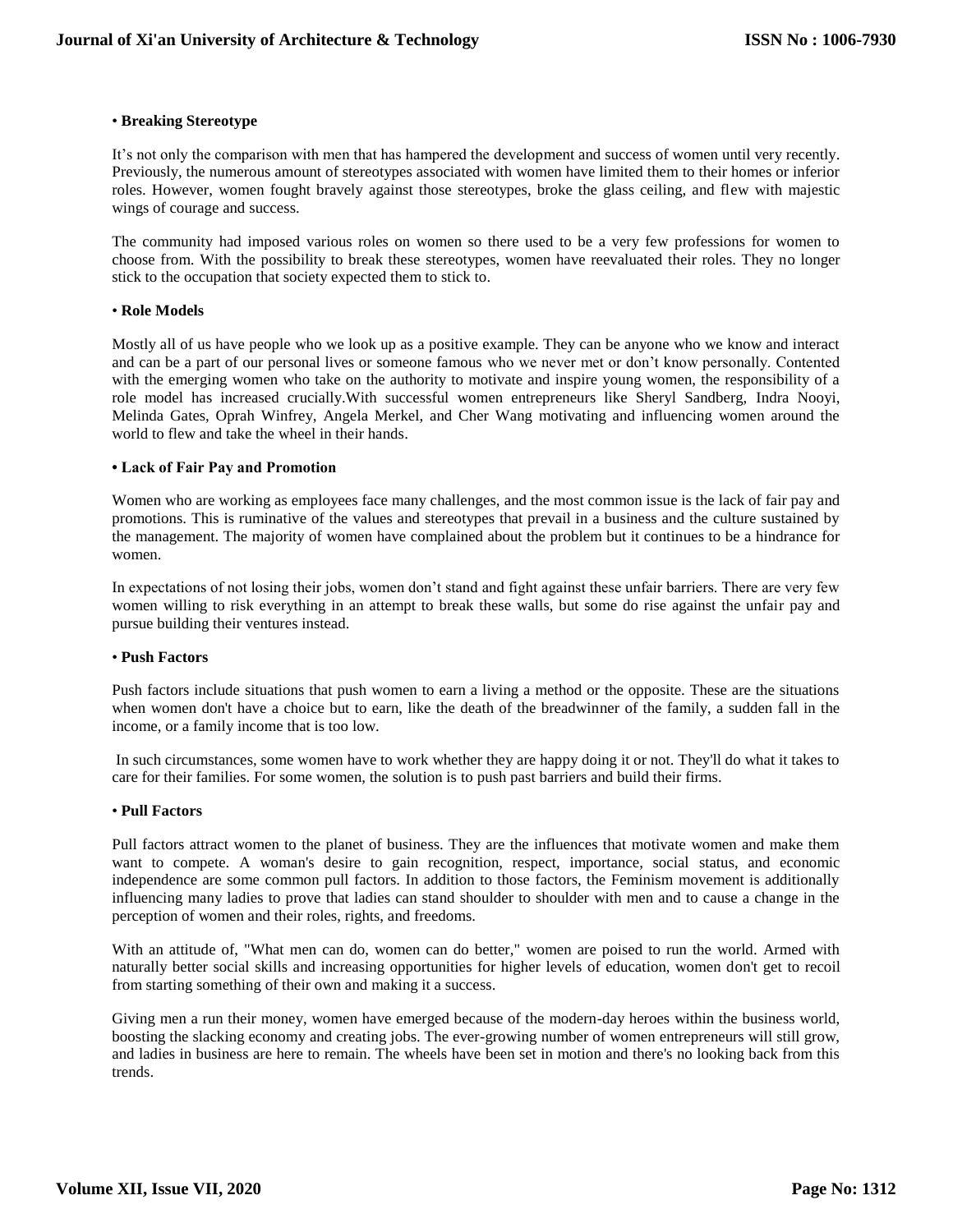# **A. OPPORTUNITIES FOR WOMEN ENTREPRENEURS**

Women entrepreneurs are the prime caretakers and contribute to the social well-being to tap the opportunities in entrepreneurship. They have a lot of responsibilities towards social betterment. Nowadays women entrepreneurs are performing extremely fantastic. Some of the opportunities are analyzed based on previous research.

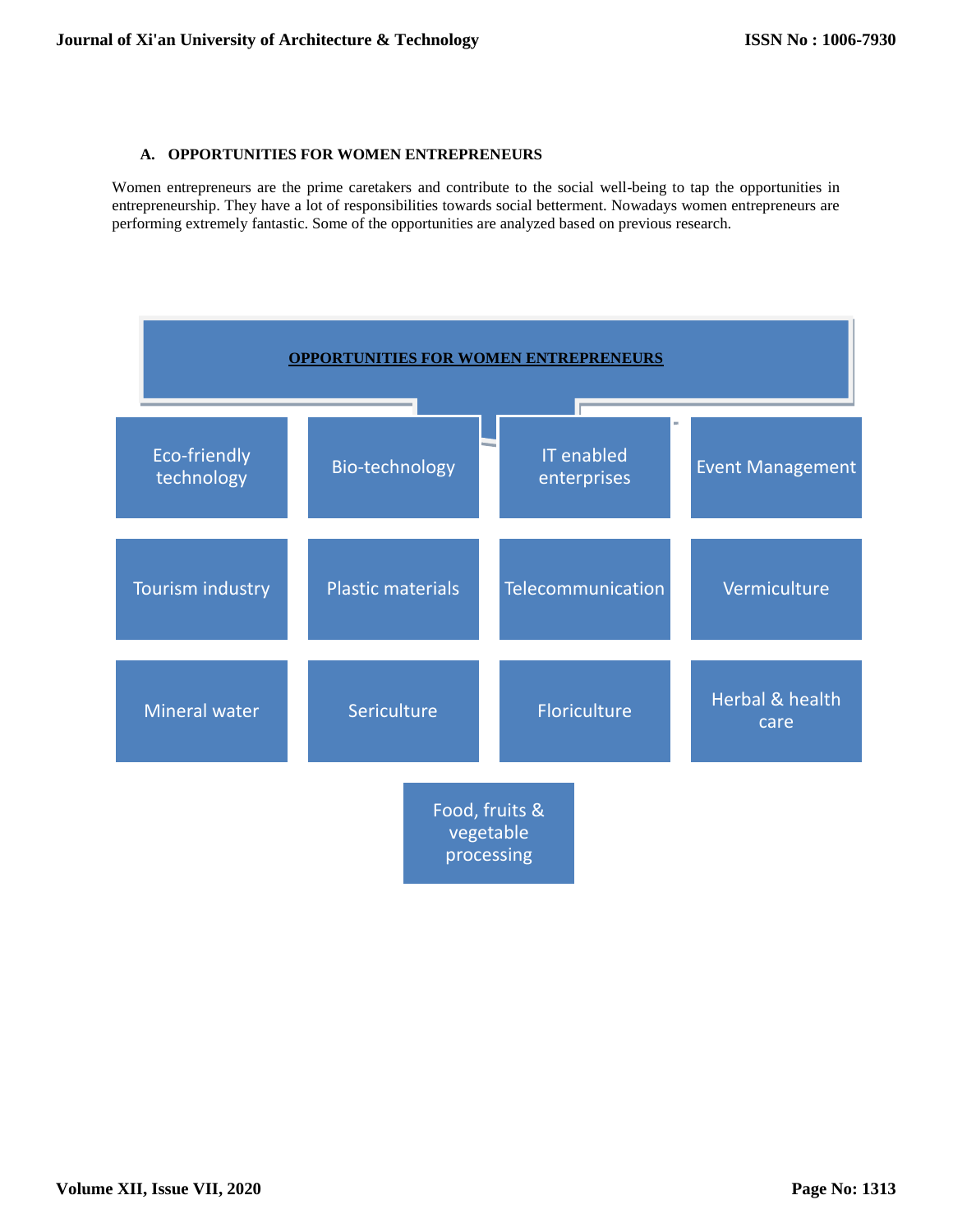# B. **CHALLENGES FACED BY WOMEN ENTREPRENEURS**

It has been observed that women face a lot of issues, challenges, struggles, and obstacles in their personal life. When they turn into a venture they have to go through many problems for every success. Efforts are made by them so that they can be recognized positively. Some of the challenges are as follows:



# **Lack of Confidence**

It is popular in India when any women-run business it is her family members who stand beside her, also there are some cases found where women are entrepreneurs on just papers and her business is run by the male member of her family this happens due to existence of male ego and she is not allowed to work which again causes lack of confidence in her. This number is decreasing as women are facing and coping with such challenges with the coming years but still, this exists somewhere that causes challenges for women entrepreneurs because they are forced to feel that they do not possess enough skills.

# **Lack of Education:**

When we talk about India's women illiteracy, there is still a 60 percent illiteracy rate of women in India. Illiteracy does not hinder women in establishing a business but they face problems in running it because due to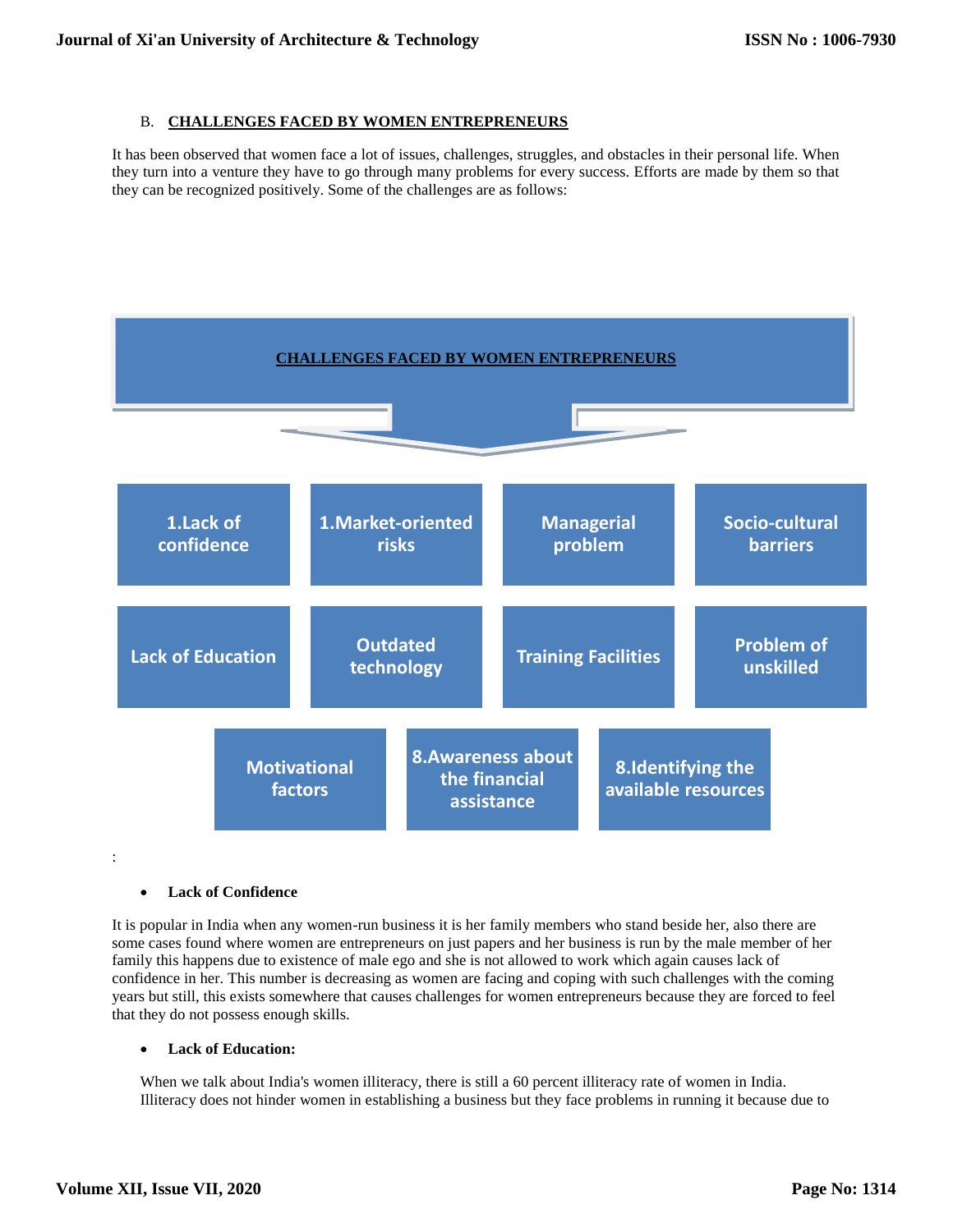illiteracy they lack knowledge about business, technologies, skills required, and certain developments that are needed to be changed on time.

# **Socio-Cultural Barriers** –

In-country like India it is believed and at some places forced for women to take them home as its priority. The women faces family and personal obligation which stop them from doing business in the outside world. Although there have been more than 60 percent families now who are allowing them to go and work outside the house but they are expected to handle both family and office together which creates a burden on her and become difficult for her to manage things together, due to such pressures she is not able to work well as entrepreneurs.

# **Market-Oriented Risks**

As women face mobility issues in the market they mostly depend on middleman which increases expenses also they are not able to capture and understand the market so well which hinders them to understand the market changes causing them to not able to cope up with services.

# **Outdated Technology:**

There are business which is small in size as they lack enough capital and capacity forcing them to have no or minute changes in technologies due to which these organizations do not develop with the development and this hinders the quality of products.

# **Motivational Factors**

Women requires a lot of self-motivation to be an entrepreneur. As women have faced and are pressurized to understand that they lack in establishing such business. running and developing them need a high amount of motivation so that they adapt to changes and feel motivated to take risks.

# **Problem of Unskilled:**

Women entrepreneurship if is located in backword areas or say rural areas it is easy for them to find unskilled labor but it makes it difficult for them to have skilled workers. If any business lacks skilled labor than it faces productivity, deterioration of quality, an increase in wastages, and a rise in other overhead costs that harm the profitability.

#### **Identifying the available resources**

Women faces problem in collecting and managing resources such as assets, mankind and business materials. They are not able to understand the marketing and financial needs because of a lack of education, technically unsound and professionally unqualified. there are many associations, institutions, and the schemes available from the government side to run women entrepreneurs which are needed to be understood by the women so that they can be effectively and efficiently used by such entrepreneurs.

# **Awareness about the financial assistance**

Various institutions provide financial help to the women business in the form of incentives, loans, schemes, etc. about which women entrepreneurs are not still aware which hinders the development of their business.

# **Training Facilities:**

Women require training facilities to understand and run entrepreneurship in good sense. Such facilities are not easily available in rural areas which hinders them to feel good in understanding and developing their skills and knowledge.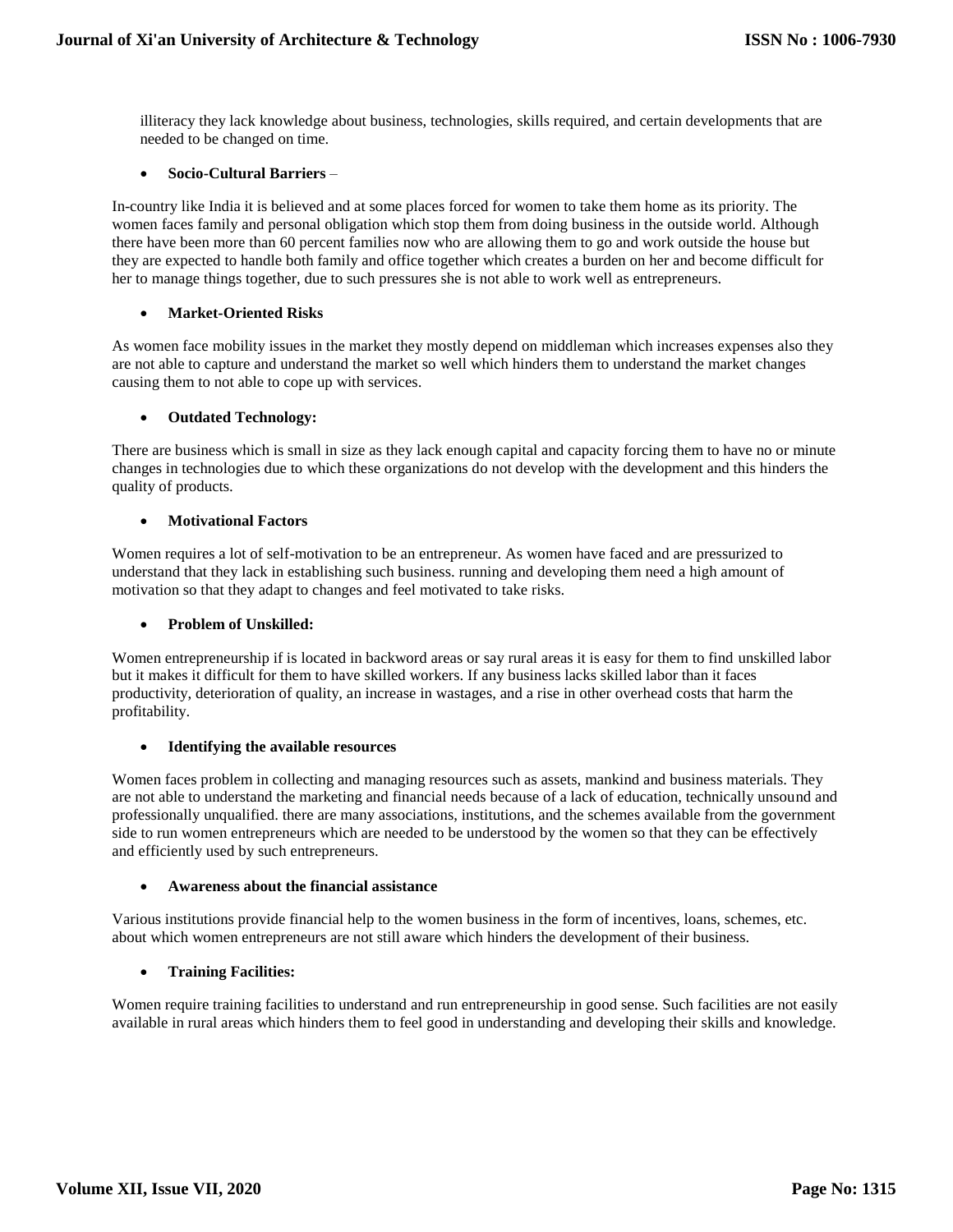# **CONCLUSION**

From the various Articles and research papers considered various challenges faced by women entrepreneurs. These incorporate balance between career and family, male-dominated society, socio-cultural hurdles, illiteracy, lack of marketing and entrepreneurial skills lack of financial assistance, death of technical knowledge, lack of selfconfidence as well as mobility constraints. Now women are trying to come out of the load of housework and give way to their imagination, creativity, and entrepreneurship. Social and political evolutions in India have also been accountable for determining the role of women in a changing society. The government Policies, schemes have provided measures and encouraged women entrepreneurs. Today women are showing interest to involve in Entrepreneurship.

Through this paper, it is analyzed that the development of women entrepreneurship is a challenging outlook in India. It is also found that Indian women are unaware and incapable of utilizing the opportunities availed by the government and other agencies for the development of women entrepreneurship. Despite these challenges, the Government is helping women with various schemes and policies. But still, there is need of improvement in initiatives and contributions which could be taken into deliberation for evolution and development of women as an entrepreneur by providing them with special training facilities for developing their knowledge, talents and skill

# **REFERENCES**

[1] Sushma K. C. (2007). Analysis of Entrepreneurship Development of Women through EDP Trainings. Thesis Master of Science, Department of Agricultural Extension Education Dharwad Agriculture University, Karnataka.

[2] Goyal, Meenu, and Parkash, Jai. (2011). Women Entrepreneurship in India-Pr

[3] Shankarnarayna (2007), "Entrepreneurship: The Spirit of Tomorrow", Research Paper at Seminar, Abeda Inamdar Senior College, Pune.

[4] Dr. Devarapalli gondola Rao (2018): Growth and development of women entrepreneurs in India challenges and empowerment **Volume 3; Issue 1; January 2018; Page No. 235-242**

[5] Brush,c. (1992). "research on women business owners: past trends a new perspective and future directions", entrepreneurship theory and practice 16(4), 5-30.

[6]Segal, G.; Borgia, D. and Schoenfeld, J. (2005). The Motivation to become an Entrepreneur. International Journal of Entrepreneurial Behavior and Research, 11(1): 42-57.

[7]Singh, Surinder Pal, (2008), The Emergence Of Women-owned Businesses As An Economic Force In India, presented at Special Conference in Indian School of Business, Hyderabad of the Strategic Management Society, December 12-14, 2008.

[8]SHABBIR, A., & Di Gregorio, S. (1996). An examination of the relationship between women's personal goals and structural factors influencing their decision to start a business: The case of Pakistan. Journal of Business Venturing, 11(6), 507-529. 48. WHEELER, C. (1995).

[9]Decarlo, J. F; Lyons, P. R. (1979), A comparison of selected personal characteristics of minority & non-minority female entrepreneurs. Journal of Small Business Management, Morgantown, v. 17, n. 4, p. 222-229.

[10]Gaur, G.D., and J.L. Singh (Article), (2002) – The Growth of the informal sector in developing economy with special reference to India in the book – Women in Unorganized sector: The concept of unorganized

[11]Vinze M (1987), 'Women Entrepreneurs in India: A Socio-Economic Study of Delhi,1975- 85', Mittal Publication, Delhi